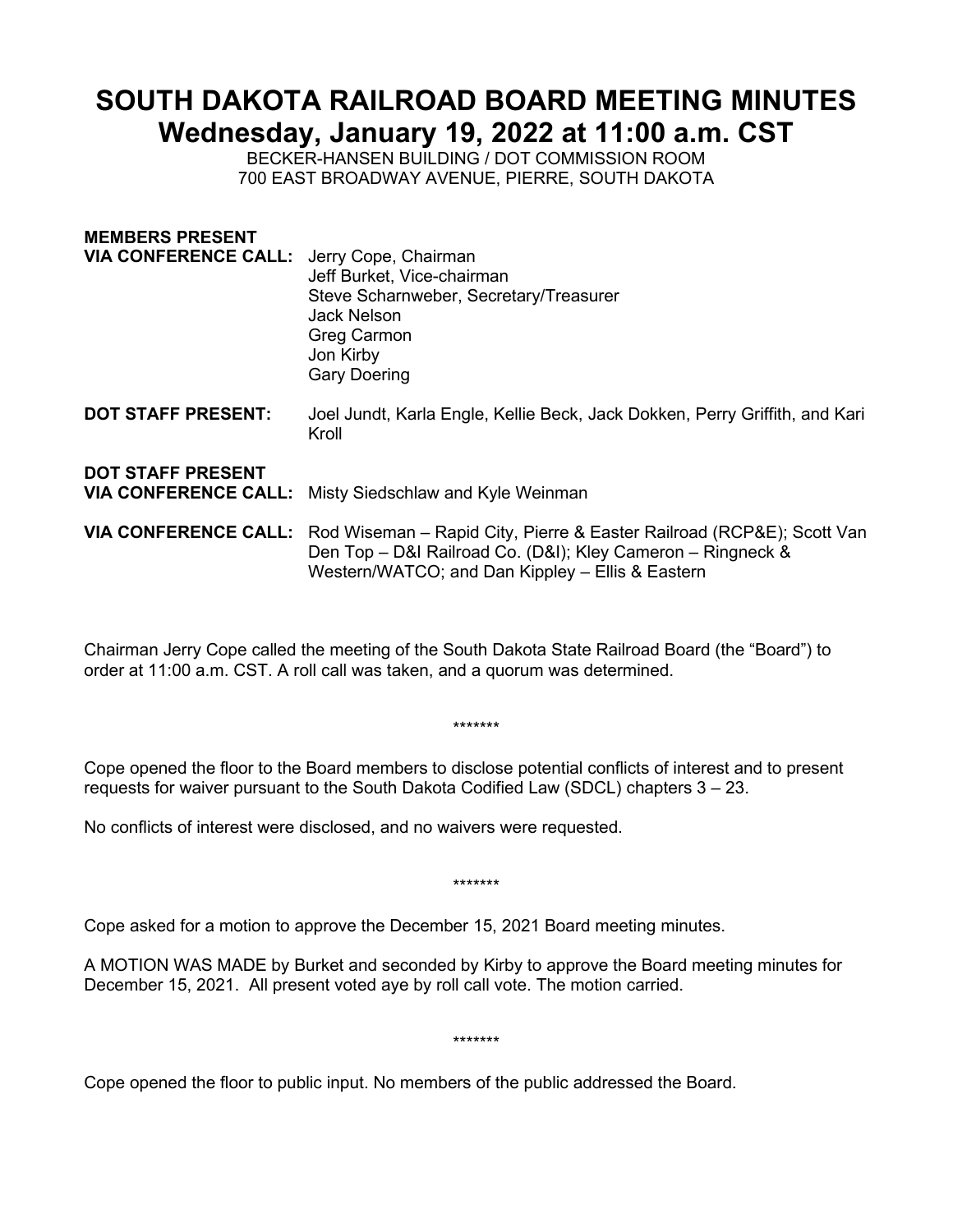Secretary Joel Jundt presented the following items in the Secretary's Report to the Board:

- Informed the Board the Department of Transportation (the "Department") had presented to the House and Senate Transportation Committees on January 13<sup>th</sup> and 14<sup>th</sup>, respectively, about the Department's strategic plan, performance measures, revenue and funding, functions, enhancements and innovations, and challenges for the Department.
- Shared that Senate Bill 29 is the only state legislation sponsored by the Department. The bill authorizes highway maintenance vehicle to operate less than the posted minimum speed on interstate highways. Secretary Jundt noted that this bill was approved by the Senate Transportation Committee and passed by the Senate and is headed to the House.
- The Department is still anticipating the Federal appropriations bill to be passed by Congress. Once passed, it will increase funds available during the 2022 Special Transportation Circumstances (STC) grant funding cycle.

\*\*\*\*\*\*\*

Jundt presented to the Board an informational update on current rail funds and expected revenues. Jundt projected an increase in the Railroad Trust Fund. Jundt also reminded the Board that the Department is working with a consultant to create the State Rail Plan and development of an investment guide. The guide will include procedures / methodology that the Board and the DOT can use for selecting the most beneficial projects to fund – both for loans being requested from the Railroad Trust Fund and/or proposed grants. Jundt said there is talk about creating a grant or loan program to help increase economic development for the state.

Jack Dokken, Office of Air, Rail, and Transit Program Manager, introduced Scott Van Den Top of D&I Railroad, Inc (D&I). Van Den Top withdrew the D&I Railroad STC grant application that was submitted at the December 16, 2021 Board meeting. He explained that the requirements for federal funds would not be feasible for D&I to undertake. Van Den Top thanked the Board and indicated that D&I plans to put together a new proposal for FY2022.

\*\*\*\*\*\*\*

\*\*\*\*\*\*\*

Dokken presented to the Board the following updates on active railroad projects.

**CRISI – SD West River Rail Improvement Project - Midland:** Upgraded 2.6 miles of track from 100lb to 115lb CWR, reconstruction of two grade crossings, replaced 225 ties and installed 1,600 tons of ballast. This project was completed & closed on November 4, 2021 and final cost was \$325,427.31 under budget.

|                             | <b>Local Match RCP&amp;E</b> | <b>Federal Grant</b> | <b>Project Total</b> |
|-----------------------------|------------------------------|----------------------|----------------------|
| <b>Project funding</b>      | \$1,021,800.00               | \$978,200.00         | \$2,000,000.00       |
| <b>Expenditures to date</b> | \$855,539.20                 | \$819,033.49         | \$1,674,572.69       |
| <b>Balance</b>              | \$166,260.80                 | \$159,166.51         | \$325,427.31         |

## \*\*\*\*\*\*\*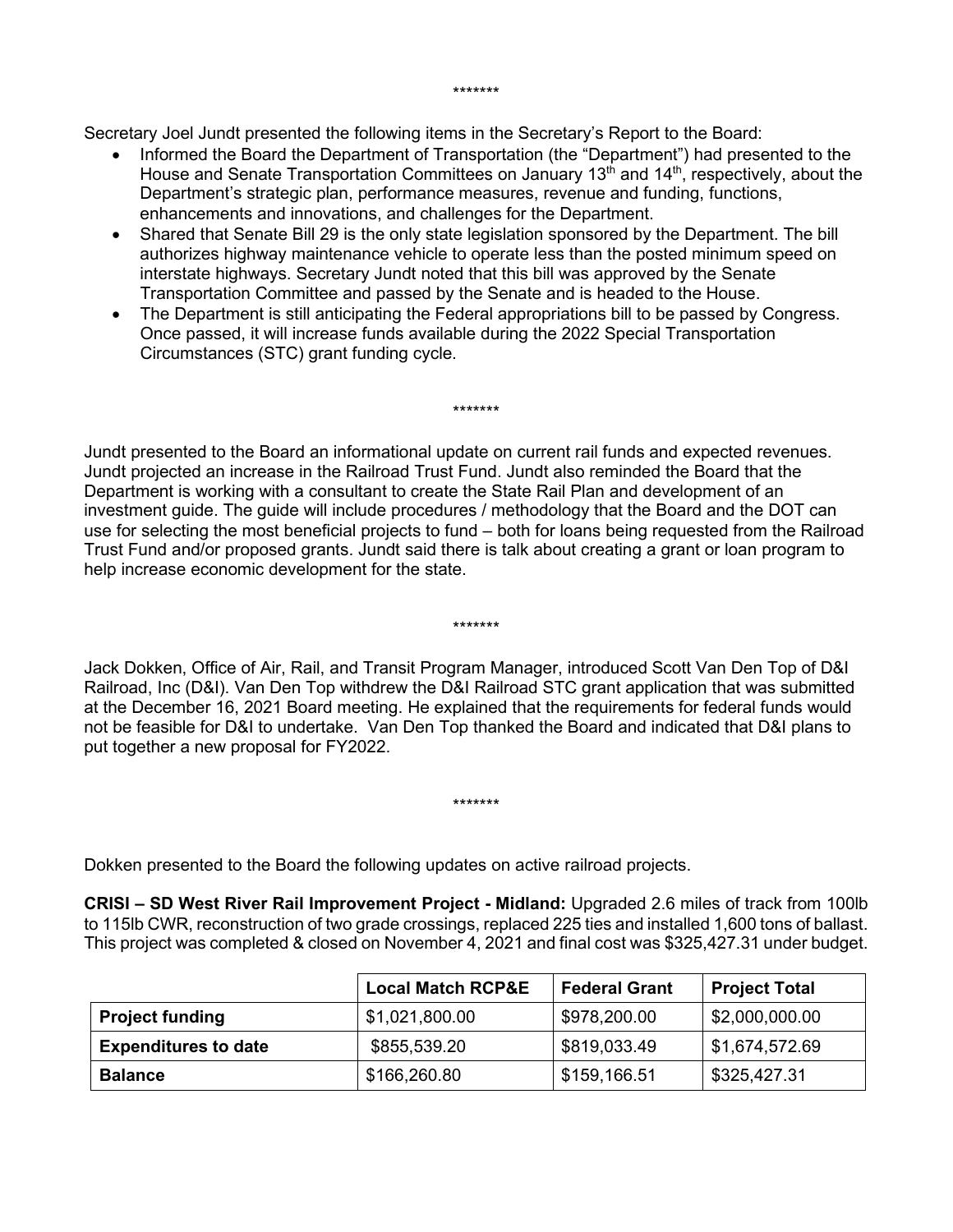**STC 2019 – Sisseton Milbank Railroad Lake Farley Bridge Replacement:** Complete reconstruction of the existing bridge, including piles, pile caps, stringers, ties, and abutments. The existing bridge is an open deck timber trestle structure with an overall length of 176 feet, a total of eleven spans comprising of 3-ply timber stringers under each rail and bent substructures consisting of timber caps and six timber pile at each bent. This project is in the final design phase.

|                             | <b>Local Match SMRR</b> | <b>Federal Grant</b> | <b>Project Total</b>         |
|-----------------------------|-------------------------|----------------------|------------------------------|
| <b>Project funding</b>      | \$387,462.00            | \$1,549,848.00       | $\frac{1}{2}$ \$1,937,310.00 |
| <b>Expenditures to date</b> | \$15,075.11             | \$60,300.44          | \$75,375.55                  |
| <b>Balance</b>              | \$372,386.89            | \$1,489,547.56       | \$1,861,934.45               |

**STC 2019 – Ellis & Eastern Sioux Falls Area Bridges:** Upgrade of three bridges in the Sioux Falls area. The scope of work for **Bridge P-106** includes adding another timber stringer cord, replacing timber pile caps, posting existing pile, replacing sway bracing and removal of debris around the bridge. The scope of work for **Bridge P-125** project includes removal of both existing timber approaches. The approaches would be replaced with steel piles, precast concrete abutments, precast concrete bent caps and precast solid slab beam spans. This project is in the final design phase.

|                             | <b>Local Match E&amp;E RR</b> | <b>Federal Grant</b> | <b>Project Total</b> |
|-----------------------------|-------------------------------|----------------------|----------------------|
| <b>Project funding</b>      | \$979,960.00                  | \$3,919,840.00       | \$4,899,800.00       |
| <b>Expenditures to date</b> | \$18,957.39                   | \$75,829.56          | \$94,786.95          |
| <b>Balance</b>              | \$961,002.61                  | \$3,844,010.44       | \$4,805,013.05       |

**STC 2019 – Belle Fourche Development Corporation Rail Park Expansion:** Construction of a new double siding and transload facility including almost 4,000 total feet of siding, access road and storm sewer drainage. The grading work has been completed and most of the materials have been delivered. The pre-construction meeting was held, and construction work is planned to begin in February, weather permitting.

|                             | <b>Local Match BFDC</b> | <b>Federal Grant</b> | <b>Project Total</b> |  |
|-----------------------------|-------------------------|----------------------|----------------------|--|
| <b>Project funding</b>      | \$479,427.00            | \$1,917,710.00       | \$2,397,137.00       |  |
| <b>Expenditures to date</b> | 79,265.18               | \$317,060.68         | \$396,325.86         |  |
| <b>Balance</b>              | \$400,161.82            | \$1,600,649.32       | \$2,000,811.14       |  |

**STC 2019 - D&I Railroad Mainline Rail Replacement & Crossing Improvements:** Upgrade over seven miles of old 100 lb. jointed rail to new 115 lb. CWR, 10,000 ties and twelve crossing upgrades at eleven locations. The four concrete crossings in Del Rapids have been rebuilt. All materials have been delivered for the rail replacement; construction will resume in the spring as soon as weather permits.

|                        | <b>Local Match D&amp;IRR</b> | <b>Federal Grant</b> | <b>Project Total</b> |
|------------------------|------------------------------|----------------------|----------------------|
| <b>Project funding</b> | \$998,190                    | \$3,992,758          | \$4,990,948          |